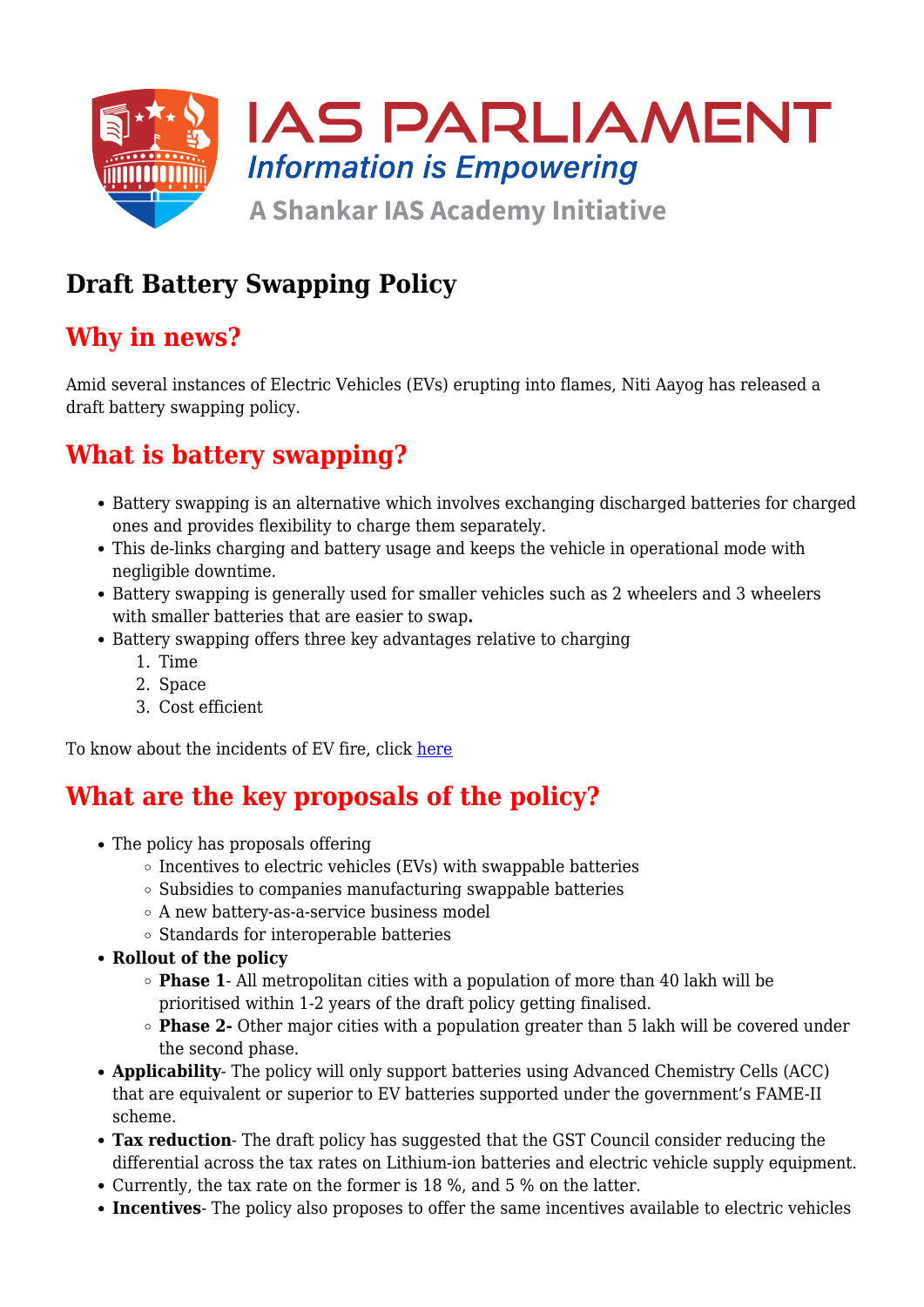that come pre-equipped with a fixed battery to electric vehicles with swappable batteries.

- The size of the incentive could be determined based on the kWh (kilowatt hour) rating of the battery and compatible EV.
- **Contract duration-** The government will specify a minimum contract duration for a contract to be signed between EV users and battery providers.
- This is to ensure that they continue to provide battery swapping services after receiving the subsidy.
- **Charging stations** The policy requires state governments to ensure public battery charging stations are eligible for EV power connections with concessional tariffs.
- It proposes to bring such stations under existing or future time-of-day (ToD) tariff regimes, so that the swappable batteries can be charged during off-peak periods when electricity tariffs are low.
- **Nodal agency** The Bureau of Energy Efficiency (BEE), the Central Nodal Agency responsible for the rollout of EV public charging infrastructure, will be responsible for the implementation of battery swapping networks across the country.
- **Authority** Transport Departments and State Transport Authorities will be responsible for easing registration processes for vehicles sold without batteries or for vehicles with battery swapping functionality.
- Municipal corporations will be responsible for planning, zoning permissions and land allocation for battery swapping stations.
- **UIN** The policy also proposes to assign a unique identification number (UIN) to swappable batteries at the manufacturing stage to help track and monitor them.
- Similarly, a UIN number will be assigned to each battery swapping station.
- **Data-sharing agreements-** Major battery providers will be encouraged to sign data-sharing agreements to provide information on battery health, performance, and to enable more flexibility to consumers through peer-to-peer roaming networks.
- **Grievance redressal** Battery Providers shall be designated as the Point of Contact with EV owners and shall be responsible for grievance redressal.
- **Battery reuse and recycling** To address the concerns related to battery life and resale value, BIS or other relevant organizations shall develop regulations.
- Battery Management Rules shall be released separately to cover the end-of-life handling of the batteries in detail and fix the Extended Producer Responsibility (EPR).

### **What is the battery-as-a-service model?**

- Niti Aayog said battery swapping will fall under the battery-as-a-service (BaaS) business model.
- It involves users purchasing an EV without the battery and paying a regular subscription fee to service providers for battery services throughout the vehicle lifetime.
- BaaS is applicable for both fixed and removeable batteries and is the channel to implement swapping solutions.
- The business models would have to ensure interoperability between EVs and batteries for a successful mainstreaming of battery swapping as an alternative.

# **What does the draft policy say on EV safety?**

- A rigorous testing protocol will be adopted to ensure a high level of protection (avoid any unwanted temperature rise) at the electrical interface.
- The battery management system, which is a software that controls battery functions, will have to be self-certified and open for testing to check its compatibility and capability to meet safety